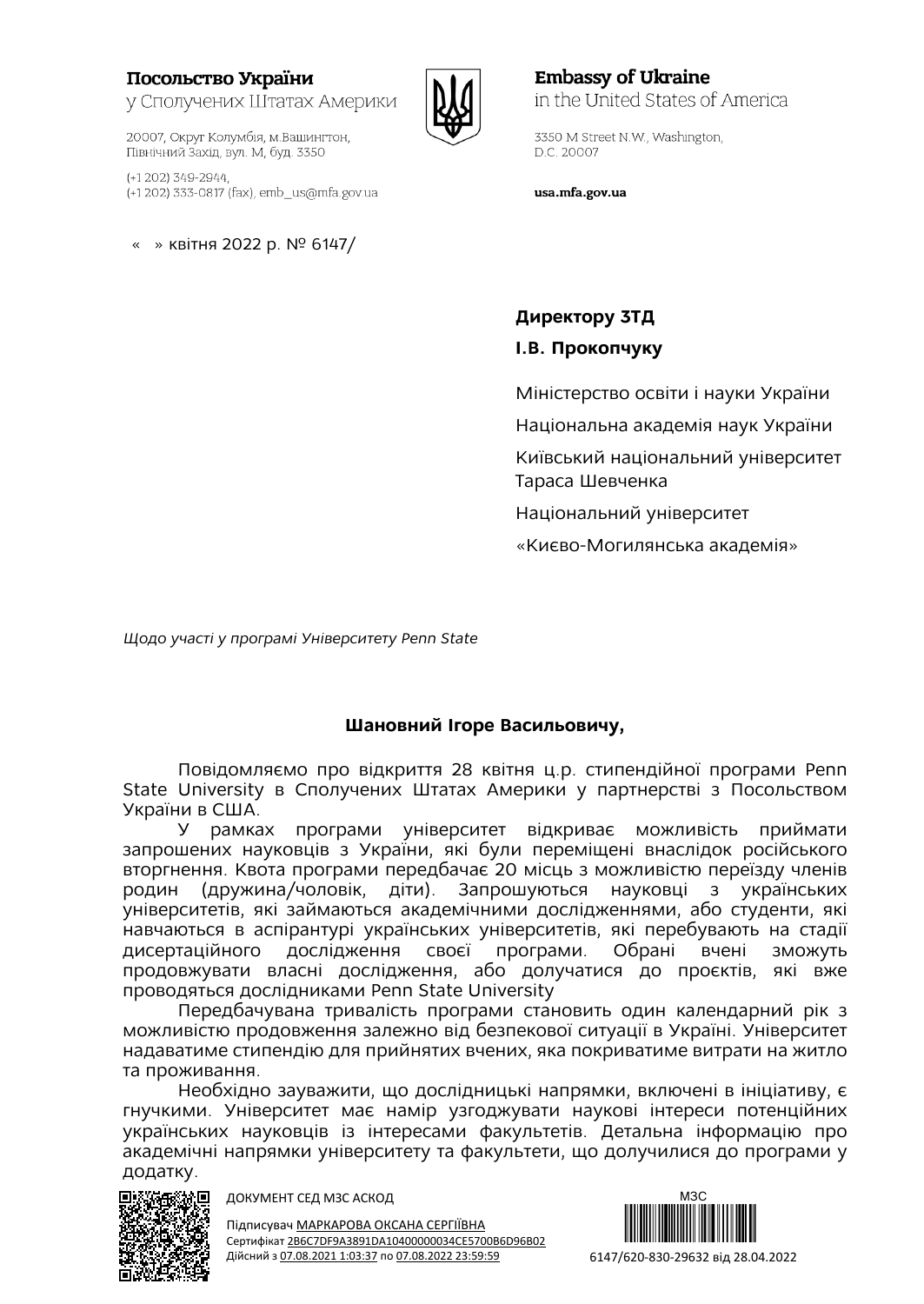Для подачі на програму, науковець має надіслати вказану у додатку інформацію англійською мовою на наступну адресу: **rnb5238@psu.edu** та в копію до листа додати електрону адресу ПУ в США: **[emb\\_us@mfa.gov.ua](mailto:emb_us@mfa.gov.ua)**.

Термін подачі заявок – відкритий з 1 травня 2022 року та буде завершений по факту наповнення програми.

Додаток: згадане, на 2 арк.

**З повагою,**

**Посол Оксана МАРКАРОВА**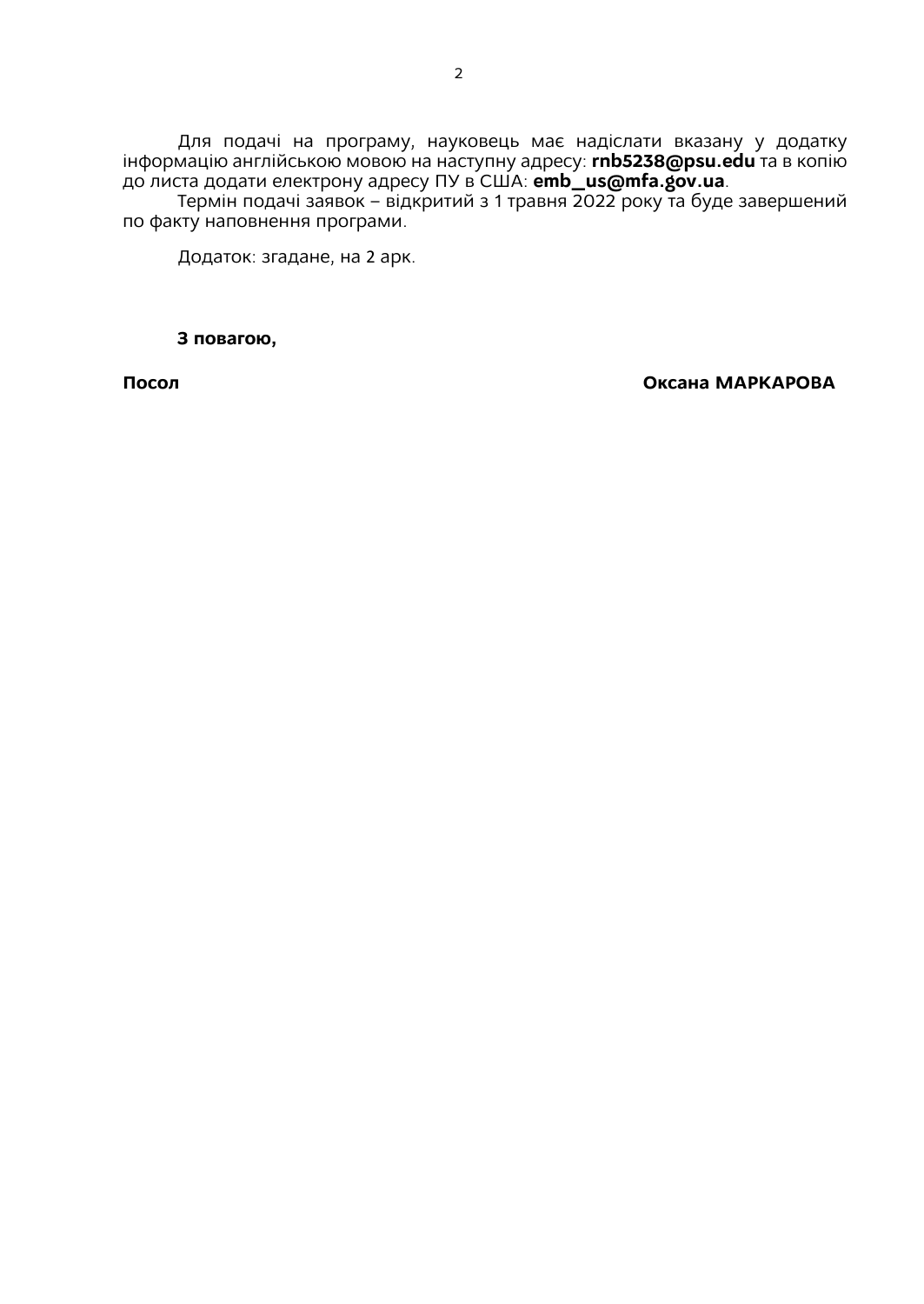#### Додаток №1

#### **About Penn State University**

The Pennsylvania State University is a multi-campus, land-grant, public research university that educates students from around the world and supports individuals and communities through integrated programs of teaching, research, and service.

#### **Up to 20 scholars could enroll**

Penn State would be pleased to host Ukrainian post-doc and faculty eligible to enter the United States on a J-1 visiting scholar visa.

At this time, Penn have a broad range of colleges who are committed to hosting a scholar at our flagship University Park campus in State College, PA. We also have four other campuses in Pennsylvania who would support a visiting scholar. Please see the full list below

Each scholar should write a letter of interest that includes a brief description of their academic and research career to date, together with their current research and academic expertise. It would be very helpful to know their specific areas of research and teaching expertise and the work they would aspire to do should they be invited to continue their scholarship at Penn State.

Ukrainian scholars should include their professional C.V. or resume with their letter of interest. That document should establish their degree fields, graduating universities, faculty career experience including research publications, grants received, and conference presentations. They should also summarize teaching experience in higher education at the undergraduate and post-graduate levels, together with any important recognition and awards they have received and any membership in national/international organizations.

Once Penn State receives letter of interest, it will be forward to the appropriate college at Penn State and under the guidance of that Dean's Office will invite department faculty to review the letter of interest and establish whether the work is complementary, and which Penn State faculty member(s) is/are best placed to support the visiting Ukrainian scholar. We will endeavor to complete this process quickly understanding that timely decisions will be important.

For now, all letters of interest should be submitted directly to Penn State office by emailing at **rnb5238@psu.edu.**

## **Colleges and Campuses Considering Opportunities at Penn State University**

#### **Colleges at the University Park Campus**

- 1. Eberly College of Science<https://science.psu.edu/>(3 possible openings)
- 2. Schreyer Honors College <https://www.shc.psu.edu/>
- 3. Smeal College of Business<https://www.smeal.psu.edu/>
- 4. College of Health and Human Development. https://hhd.psu.edu/ (2 scholars)
- 5. College of Arts and Architecture <https://arts.psu.edu/>
- 6. College of Earth, and Mineral Sciences<https://www.ems.psu.edu/>
- 7. College of Engineering <https://www.engr.psu.edu/>
- 8. College of Information Sciences and Technology<https://ist.psu.edu/>
- 9. College of Agricultural Sciences <https://agsci.psu.edu/>(at least 2)
- 10. College of the Liberal Arts, <https://la.psu.edu/>